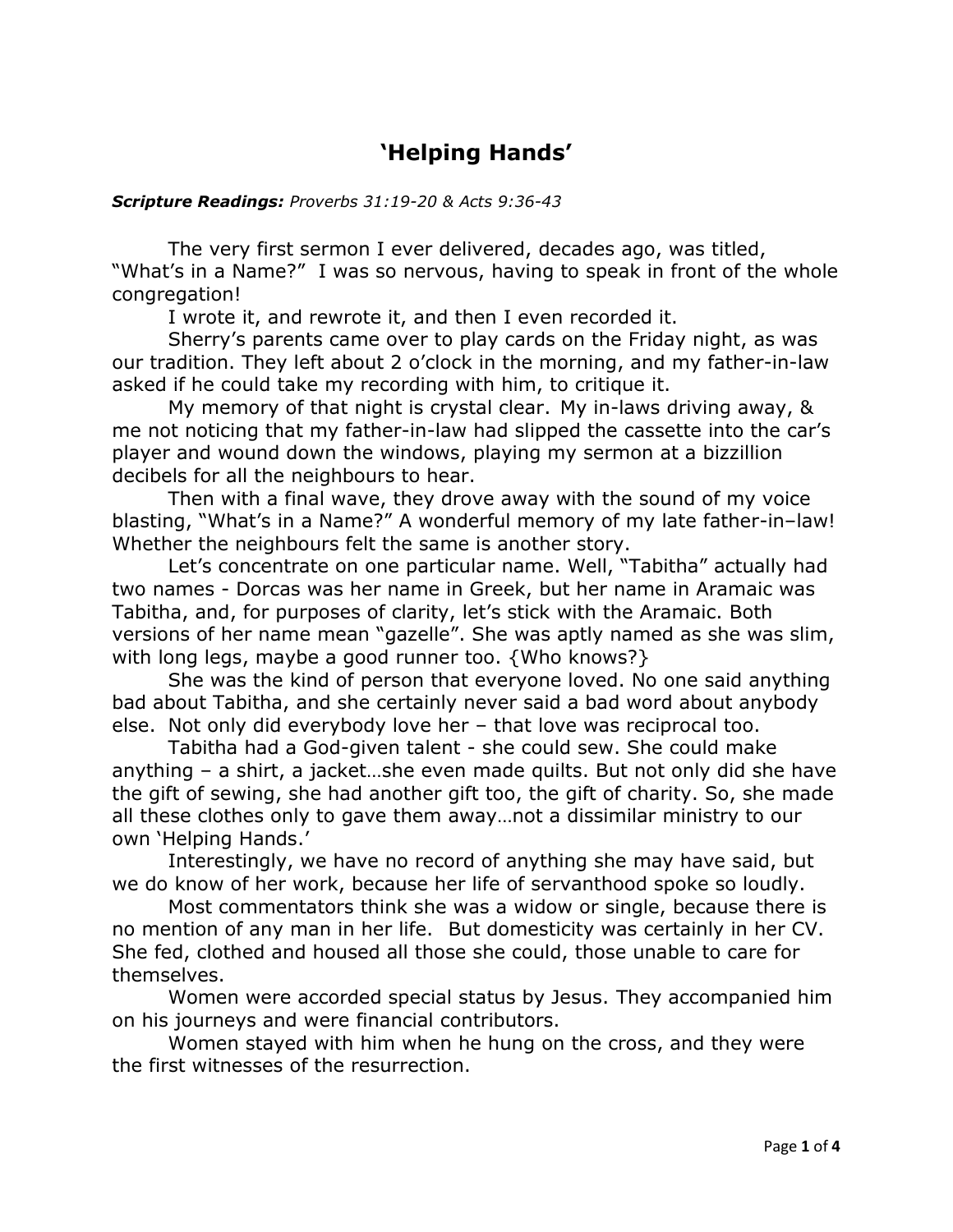As you read through the New Testament, you will glean how women were very much involved in the global expansion of the church. Just in Romans 16 alone, we read of Phoebe, Priscilla, Mary, Tryphena, Tryphosa and Persia. But Tabitha stood out from other women in the New Testament. She alone has been referred to as a 'disciple', the only woman to have that distinction.

A disciple was a learner, a follower, and one who was determined to be like his or her teacher. Let's face it, one of the highest compliments someone can pay you is to say, "You act just like Jesus."

That could be said of Tabitha, the doer of deeds. The needs of people not only moved her, she moved in response to the needs she saw.

She served, and people knew it was because of her Saviour. That was her identity. She was saved to serve. Our Miss Gazelle was a devoted disciple who used her gifts and abilities to further the kingdom.

Wouldn't you agree that there are more people filled with words than there are people filled with works? Tabitha would abound and overflow with good deeds.

There's a story from the first world war, of a nurse who laboured among the wounded troops. Her face had been disfigured in a fire when she was younger. She was asked why she volunteered to work among so much death and carnage, and she replied, "The wounded soldiers don't notice my scars as much as the others. To them, I'm beautiful."

Tabitha didn't do anything heroic like Deborah, who served as Israel's Judge when no man would step forward. Nor was she a risk-taker, like Rahab, who hid Israelite spies from the Romans. She simply served her Saviour by ministering to the marginalized, particularly the widows.

Widows did not have Social Security or pensions back then. When their husbands or the male bread-winners died, they were often reduced to begging for food. If they were to be cared for, it was their family or the church that did so.

Tabitha is the model of a devoted disciple who did good deeds in quiet, sacrificial and unassuming ways.

Now, we have learned that she was a seamstress. But Tabitha was doing more than just weaving & sewing. Look at Proverbs 31:19-20: "In her hand she holds the distaff and grasps the spindle with her fingers. She opens her arms to the poor and extends her hands to the needy."

In his book called, "The Conspiracy of Kindness," Steve Sjogren states that while less than 10% of Christians have the spiritual gift of evangelism, 90% have the gift of serving. His church in Cincinnati is involved in what they call "servant evangelism," where they have washed cars, cleaned toilets, shined shoes and grilled hot dogs in parks – all for free with no strings attached. During these explosions of kindness, they have seen many people so moved, that they eventually come to church and become part of it.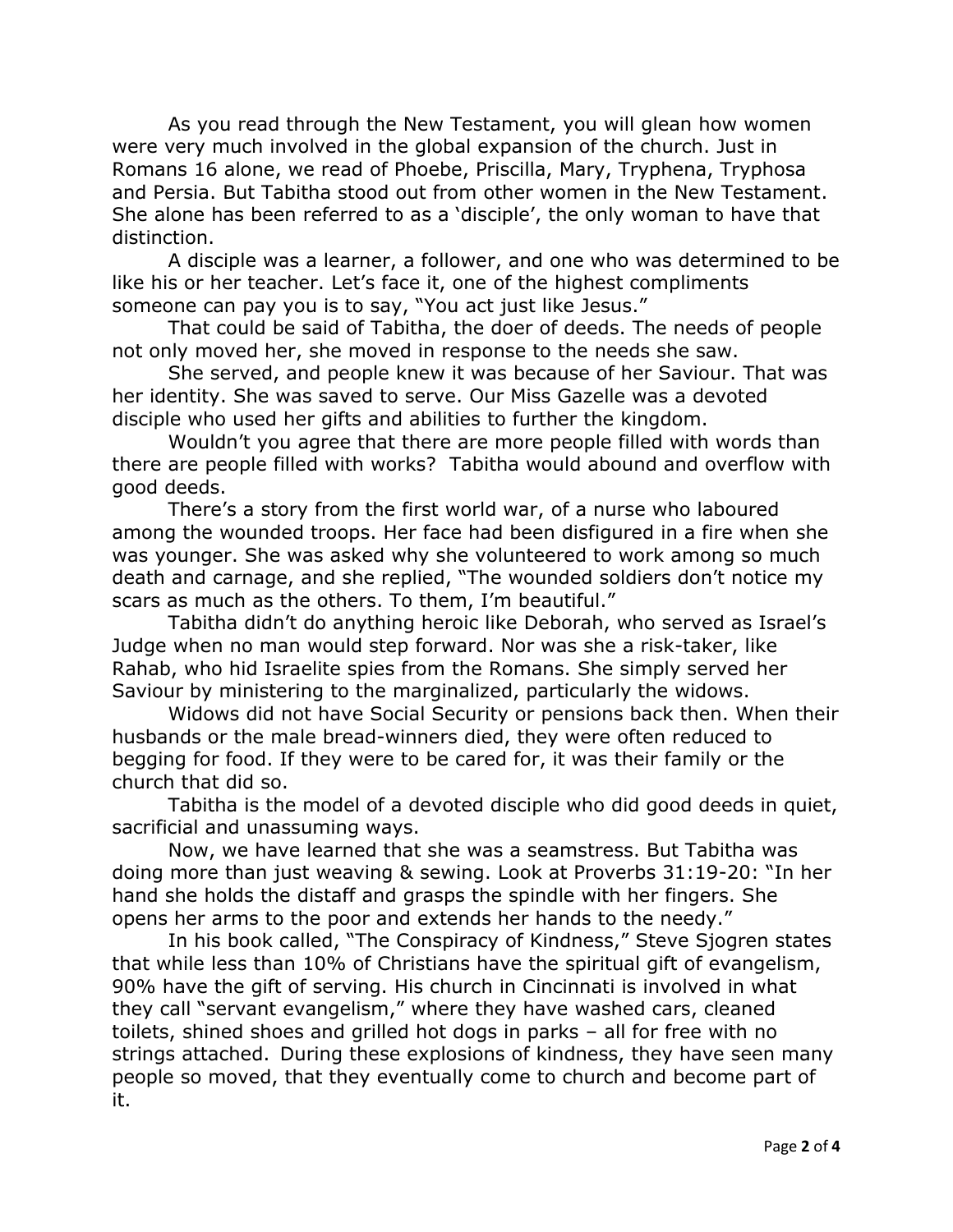Apparently, Tabitha's unique, compassionate contribution was so important to the Joppa Church, that when she died, God raised her back to life!

Lydda was near Joppa, so, when the disciples heard that Peter was in Lydda, they sent two men to him and urged him, 'Please come at once, because Tabitha has died!' Peter went with them, and when he arrived, he was taken to an upstairs room. All the widows stood around him, crying and showing him the robes and other clothing that Tabitha had made while she was still with them." They were crying because her death meant their own death as well. As they surrounded Peter, they put her deeds on display by pointing to their own clothing.

The phrase "robes and other clothing" in the original language, refers to both their undergarments and their outerwear. Tabitha had made everything they were wearing. They were literally clothed by her compassion. This is an amazing episode in the life of the early church.

Peter, no doubt, remembered an experience he had with Jesus, (told in Mark 5:41), when a little girl had died. Seeing all the commotion and crying, Jesus told them all to go outside. Then, with Peter, James and John as witnesses, He took her by the hand and said to her, 'Talitha koum!' (which means, 'Little girl, I say to you, get up!') Now Peter changes just one letter and says, "Tabitha, koum!" and she gets up! She opened her eyes, and seeing Peter, she sat up. He took her by the hand and helped her to her feet. Then he called the believers and the widows and presented her to them alive."

Some of us are sceptical when we read about things like this. Does God really do miracles, even today?

I watched a night time special a while back, about supposed healings taking place in Florida, and after watching it, I wonder what the truth really is. However, none of these television evangelists have ever claimed to be able to bring a dead person back to life.

There are at least ten "resurrections" recounted in the Bible. My favourite is when a man named Eutychus fell into a deep sleep during a sermon (imagine that!!) and fell out of a window to his death. Paul raised him from the dead and then kept on preaching until morning – this time the guy stayed awake. *(Acts 20:9-10).*

And here, Jesus, through Peter, raised Tabitha from the dead. We don't hear about what happens next, but I don't think she went out on a speaking circuit to give her testimony. I'm convinced that after she regained her strength, she went right back to her quiet and unassuming service. As it is written, "This became known all over Joppa, and many people believed in the Lord." Now, this is actually the greater miracle.

Some of you really excel in expressions of servanthood, because God has given you a special ability to serve.